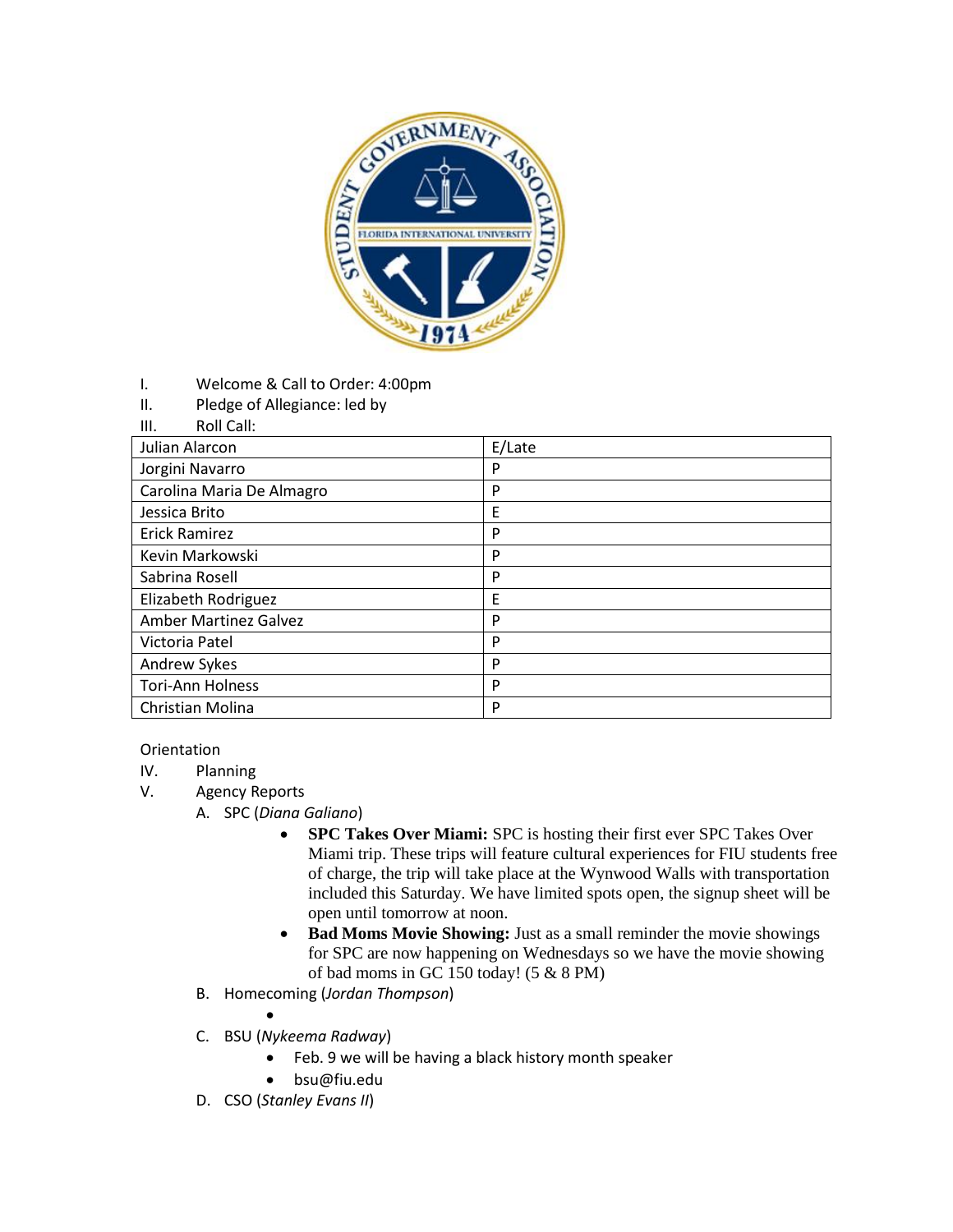$\bullet$ 

 $\bullet$ 

- E. Multi-Faith Council
- F. RHA
	- $\bullet$
- VI. Cabinet Reports
	- A. Deputy Chief of Staff (*Julian Alarcon*)
		- Contacted people for the instagram post
			- o Waiting for the people over at the library for the flyer
	- B. Marketing Coordinator
		- $\bullet$
	- C. Student Support Life Coordinator (Victoria Patel)
		- No report
	- D. Student Experience Coordinator (*Elizabeth Rodriguez*)
		- No Report
	- E. Student Development Coordinator (Amber Martinez Galvez)
		- Student Development Coordinator:
			- o Sending out email invitations to campus leaders for the Ashoka U event.
			- o Working on finalizing food.
			- $\circ$  3. Meeting with Malik next week to run through the event with him and receive feedback/suggestions.
			- o 4. Meeting with Jose Sirven this week to work on iCount at FIU.
			- Marketing Coordinator:
				- o 1. Please send me any pictures you may have from your time in SGA so that we can get the Instagram going.
				- o 2. Tag @fiusga on IG!
				- o 3. Going to speak to Chris about pep rallies to Basketball and engraving our social media handles on all giveaways. Also to promote the basketball games.
				- o 4. Tumblr officially created and under construction.
					- A) [fiusga.tumblr.com](http://fiusga.tumblr.com/)
	- F. Panther Rage Coordinator (Christian Molina)
		- Pep rally would have to be on Feb 17
			- o Debating whether to do it in the pit or GC lawns
		- Market the event as much as possible
		- Open to give away suggestions
		- Meeting up with everyone to follow up on the progress
	- G. Veteran Affairs Coordinator (Tori-Ann Holness)
		- Spoke with SVA president in regards to some issues
		- Potential events
			- o "Lets talk about PTSD"
			- o Job forum for veterans
	- H. Press Secretary (*Carolina Maria De Almagro*)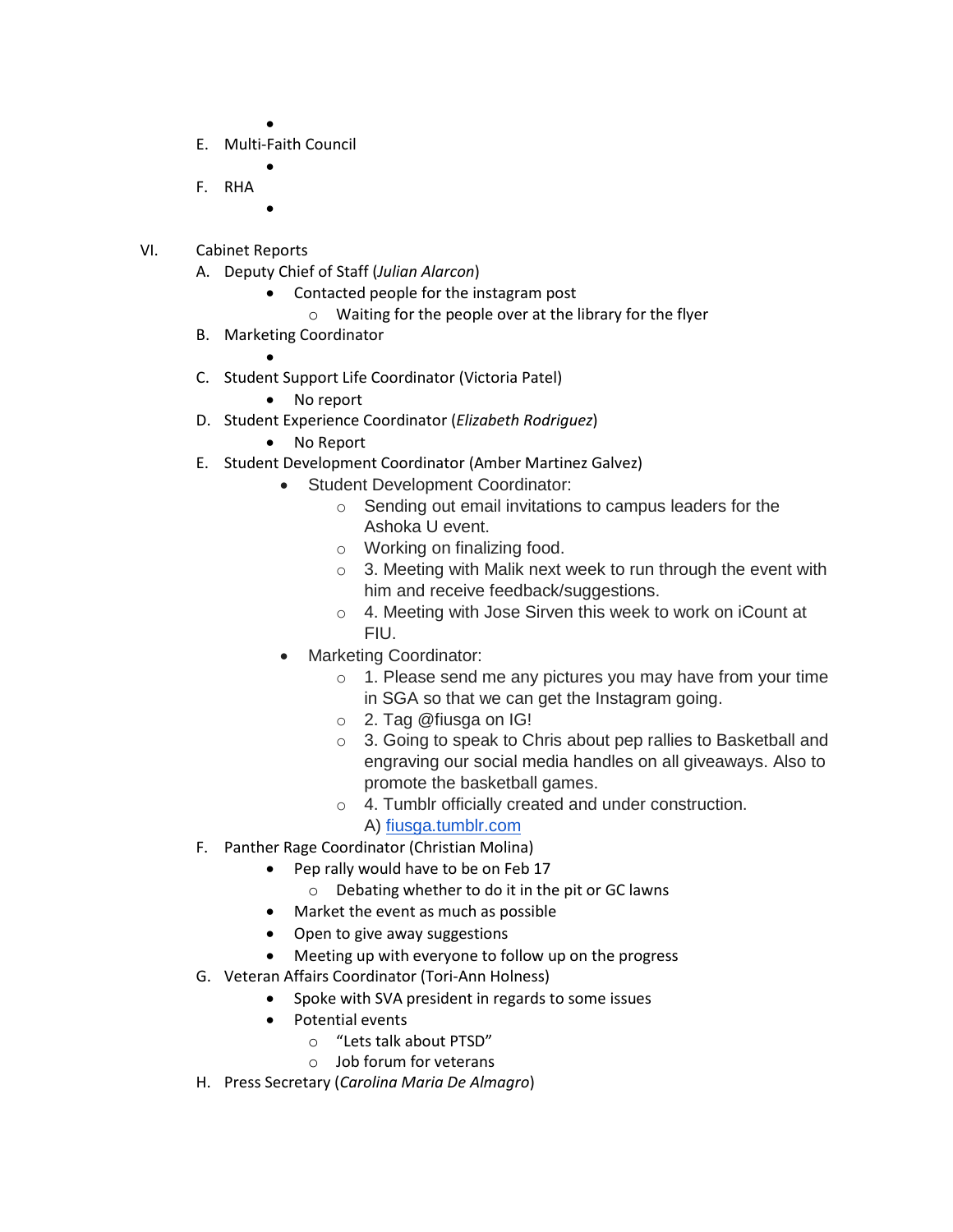- Planning to work on the newsletter this weekend to send it out by next Friday, January  $27<sup>th</sup>$ . Please send me any events you would like featured.
- First deadline for Alian's column is Wednesday, January  $25<sup>th</sup>$ . Will start working on it with him when he gets back from D.C.
- Have developed a schedule with Alian, Michelle, and Amber to begin recording the video updates.

 $\bullet$ 

- I. Special Events Coordinator (*Erick Ramirez*)
	- Will send follow-up email to engineering senators about Engineering event to coordinate
	- Working on a sponsorship letter to be used for the Student Leadership Summit raffle items.
	- Secured printers from Business Services for raffle
- J. Lobbying Coordinator (*Sabrina Rosell*)
	- FIU Expansion:
		- o Committee met last cabinet
		- o Working on detailing an action plan
	- FIU Day in Tallahassee
		- o Will meet with Governmental Relations to discuss specifics
	- Rally in Tally (FSA)
		- o still pending on confirming exact days
		- o Working out roster of those who will be attending
		- o 10 cabinet member, 15 members of senate e-board and a couple of normal students (25 total) Student athletes (5)a
	- Inauguration Watch part on Friday
- K. Sustainability Coordinator (Andrew Sykes)
	- Black out green
		- o Should be done done planning it by Friday
	- Meeting the city of sweet water
		- o Talking about opening up a park
- L. Governmental Affairs Coordinator (*Kevin Markowski*)
	- Planning another DC fly in soon
- M. Intern Coordinator (Jorgini Navarro)
	- The interns will have their event next Tuesday on the 24
	- It is mandatory for the interns who didn't go to retreat to go to the leadership summit
- N. Elections Commissioner (*Jessica Brito*)
	- No report
- VII. Chief of Staff Report *Michelle Prado*
	- Inauguration is right around the corner
- VIII. Announcements
	- Michelle Juarez
		- o There are vacancies in both senate and cabinet
		- o We have already started working on a few projects
		- o Will be announcing new projects in the future